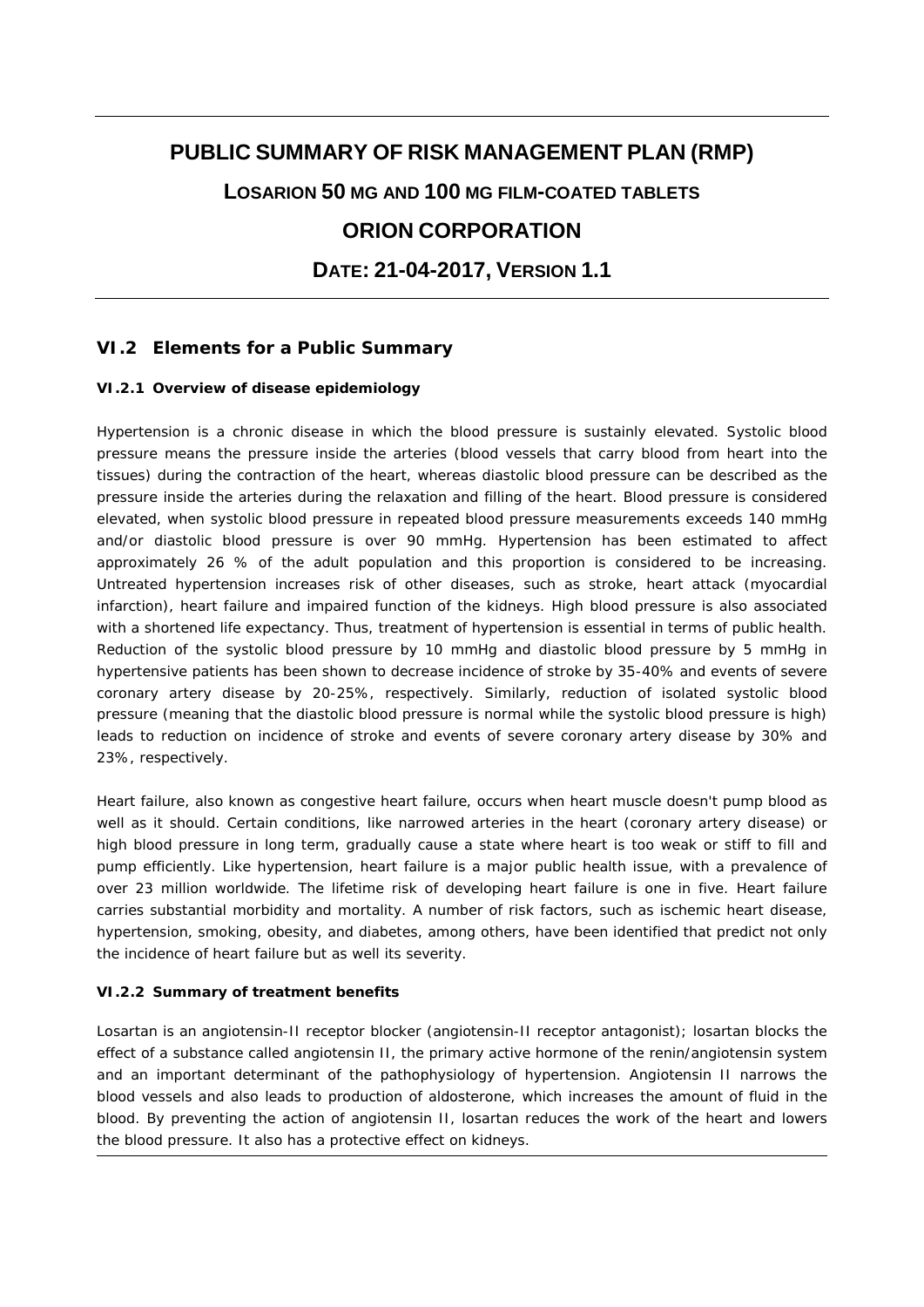#### **High blood pressure**

In controlled clinical studies, once daily administration of losartan to patients with mild to moderate essential hypertension showed that losartan significantly reduced blood pressure. In a study in children 6 to 16 years of age, comparing several losartan dose strengths, the higher doses consistently reduced blood pressure compared with placebo.

#### **Kidney disease in patients with diabetes**

In a study of 1513 type 2 diabetic patients with proteinuria, with or without hypertension comparing losartan or placebo added to patients' regular blood pressure medication, found that patients receiving losartan were 16.1% less likely to have worsening of kidney problems.

## **Chronic heart failure who cannot take angiotensin converting enzyme (ACE) inhibitors**

A study of 3834 patients aged 18 to 98 compared two different doses of losartan added to patients' existing blood pressure medications found that patients receiving losartan 150 mg were 10.1% less likely to die from any cause or be hospitalized for heart failure than patients receiving losartan 50 mg.

#### **Reduction in stroke in patients with high blood pressure and enlarged heart**

A study of 9193 hypertensive patients aged 55 to 80 years with enlargement and thickening of the walls of heart's main pumping chamber (left-ventricular hypertrophy) compared losartan to atenolol (a beta-blocker for high blood pressure) when added to other high blood pressure drugs if needed, which found that patients receiving losartan were 13% less likely to die or become sick due to heart-related events (e.g. heart attack) or stroke than those receiving atenolol.

#### *VI.2.3 Unknowns relating to treatment benefits*

There are limited data on the efficacy and safety of losartan in children and adolescents aged 6 -18 years old for the treatment of hypertension. Limited pharmacokinetic data are available in hypertensive children above one month of age.

No information is available regarding the use of losartan during breast-feeding. Losartan is not recommended and alternative treatments with better established safety profiles during breast-feeding are preferable, especially while nursing a newborn or preterm infant.

#### *VI.2.4 Summary of safety concerns*

#### **Important identified risks**

| <b>Risk</b>        | What is known                      | Preventability                    |
|--------------------|------------------------------------|-----------------------------------|
| Allergic reactions | Losartan may cause allergic        | Patients should not take losartan |
| (Hypersensitivity) | reactions. A serious adverse       | if they are allergic to any       |
|                    | event called angioedema, may       | ingredient. Losartan should be    |
|                    | cause swelling of the face, lips,  | used carefully in patients who    |
|                    | tongue, and throat, and may        | have had angioedema reactions     |
|                    | make breathing difficult. This     | with other drugs, such as         |
|                    | risk is increased in patients with | angiotensin converting enzyme     |
|                    | a history of these types of        | (ACE) inhibitors, which are also  |
|                    | reactions.                         | used to treat high blood          |
|                    |                                    | pressure.                         |
| Low blood pressure | Low blood pressure may occur       | Losartan therapy is               |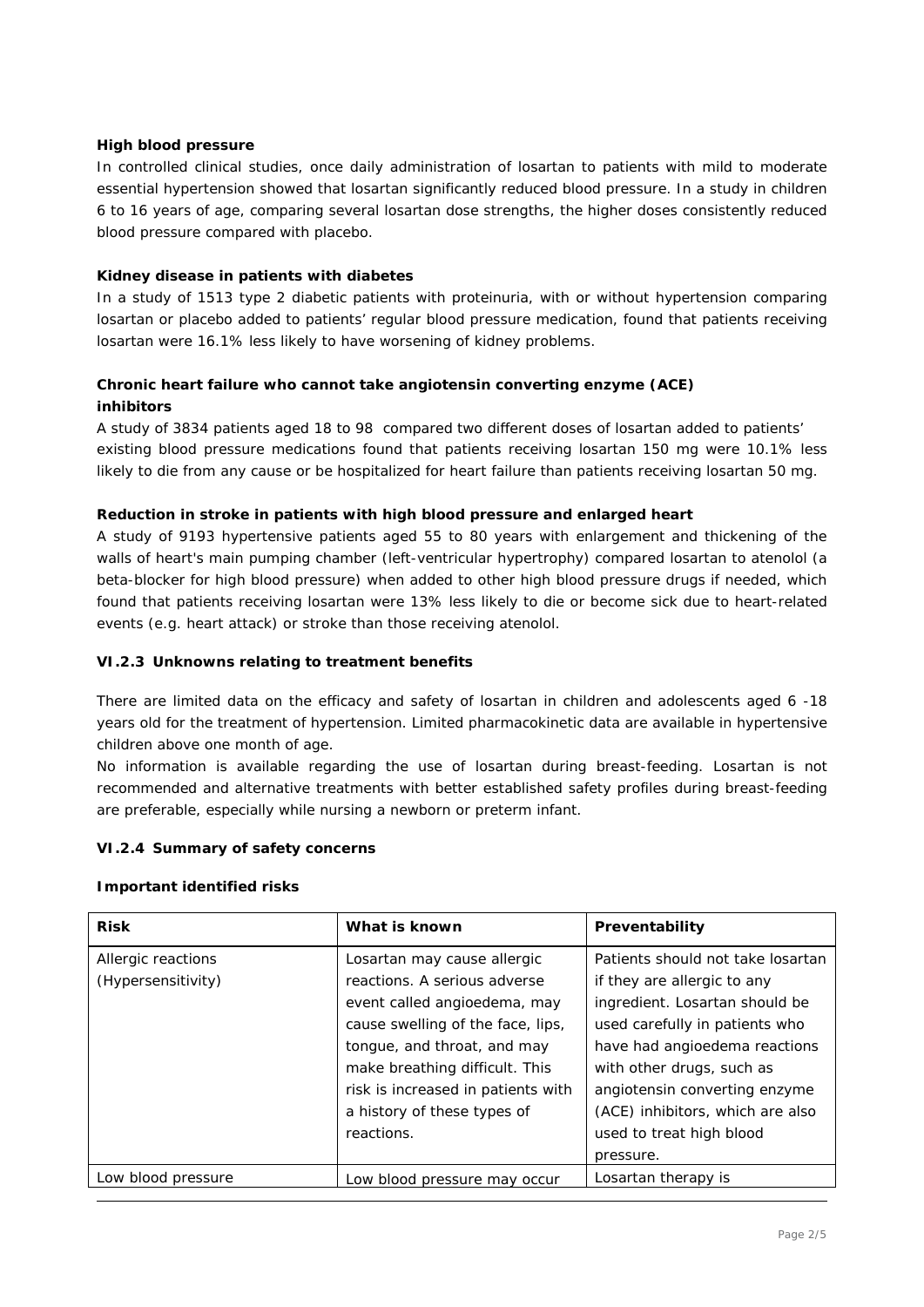| <b>Risk</b>                                    | What is known                                                                                                                                                                                                                                                                                                                                                                                                                                                                                                                                                                                                                                                 | Preventability                                                                                                                                                                                                                                                                                                                                                                                                                                                                                                                                                                                                                                                            |
|------------------------------------------------|---------------------------------------------------------------------------------------------------------------------------------------------------------------------------------------------------------------------------------------------------------------------------------------------------------------------------------------------------------------------------------------------------------------------------------------------------------------------------------------------------------------------------------------------------------------------------------------------------------------------------------------------------------------|---------------------------------------------------------------------------------------------------------------------------------------------------------------------------------------------------------------------------------------------------------------------------------------------------------------------------------------------------------------------------------------------------------------------------------------------------------------------------------------------------------------------------------------------------------------------------------------------------------------------------------------------------------------------------|
| (Hypotension)                                  | with losartan, most commonly<br>after the first dose, and also in<br>patients who are dehydrated<br>(e.g., due to vomiting or<br>diarrhea, or certain drugs, such<br>as diuretics or "water tablets").<br>Patients taking blood pressure<br>medications that work in a<br>similar manner to losartan may<br>increase the likelihood of low<br>blood pressure. These drugs<br>include ACE inhibitors and direct<br>renin inhibitors (e.g., aliskiren).                                                                                                                                                                                                         | started under medical<br>supervision. Whenever the<br>dose is adjusted, the patients<br>should be followed closely. In<br>case of too low blood<br>pressure, the dose of<br>losartan may be<br>reduced or the treatment<br>discontinued. If the patient is<br>dehydrated the condition should<br>be corrected before taking<br>losartan and/or a lower dose of<br>losartan should be used. Blood<br>pressure should be closely<br>monitored in patients taking<br>losartan in conjunction with ACE<br>inhibitors or aliskiren (blood<br>pressure lowering medicine).<br>Patients with diabetes or<br>impaired kidney function should<br>not take concomitantly aliskiren. |
| High potassium levels<br>(Hyperkalaemia)       | High levels of potassium may<br>occur with losartan, particularly<br>in patients with kidney problems<br>and/or diabetes. In addition,<br>high potassium levels may occur<br>in patients also taking potassium<br>supplements, potassium-sparing<br>diuretics ("water tablets"), and<br>nonsteroidal anti-inflammatory<br>drugs (NSAIDs), such as aspirin<br>or ibuprofen, which are used to<br>treat pain. Patients taking blood<br>pressure medications that work<br>in a similar manner to losartan<br>may increase the likelihood of<br>high potassium levels. These<br>drugs include ACE inhibitors<br>and direct renin inhibitors (e.g.,<br>aliskiren). | Patients should not take both<br>losartan and potassium<br>supplements or potassium-<br>sparing diuretics. Patients<br>should tell their doctors or<br>pharmacists if they are taking<br>NSAIDs, ACE inhibitors, or<br>aliskiren. Potassium levels<br>should be closely monitored in<br>patients taking losartan in<br>conjunction with an ACE<br>inhibitor or aliskiren, and in<br>patients with kidney problems.                                                                                                                                                                                                                                                        |
| Impaired kidney function (Renal<br>impairment) | Losartan may impair kidney<br>function, particularly in patients<br>with pre-existing kidney<br>problems and patients with<br>heart failure. Use of losartan<br>together with ACE inhibitors<br>and/or aliskiren may worsen<br>kidney function.                                                                                                                                                                                                                                                                                                                                                                                                               | Losartan should be used with<br>caution in patients with<br>narrowed arteries to the kidney<br>(bilateral renal artery stenosis)<br>and in patients who have only<br>one kidney, which also has a<br>narrowed artery. In patients<br>receiving losartan with an ACE                                                                                                                                                                                                                                                                                                                                                                                                       |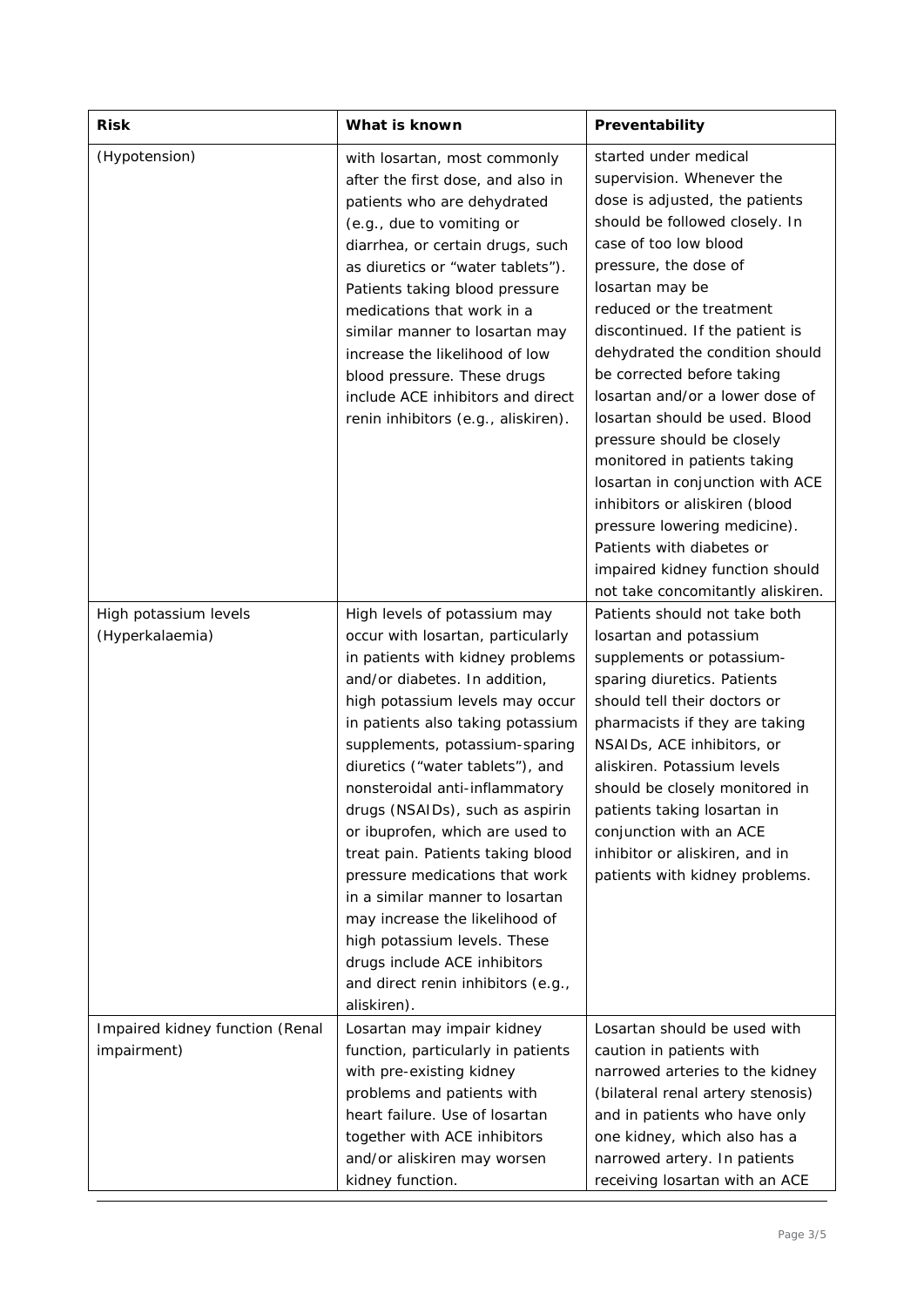| <b>Risk</b>          | What is known                    | Preventability                     |
|----------------------|----------------------------------|------------------------------------|
|                      |                                  | inhibitor and/or aliskiren, kidney |
|                      |                                  | function should be monitored       |
|                      |                                  | carefully. Losartan should not be  |
|                      |                                  | used with aliskiren in patients    |
|                      |                                  | with existing kidney problems.     |
| Use during pregnancy | Losartan has not been studied    | Losartan is not recommended        |
|                      | specifically in pregnant women.  | during the first trimester of      |
|                      | However, use of drugs similar to | pregnancy, and should not be       |
|                      | losartan during the 2nd and 3rd  | used in the second and third       |
|                      | trimesters of pregnancy have     | trimesters of pregnancy. When      |
|                      | been associated with impaired    | possible, patients planning for    |
|                      | kidney function, impaired skull  | pregnancy should be changed to     |
|                      | formation in the fetus and       | another blood pressure             |
|                      | decreased amniotic fluid in the  | medication with an established     |
|                      | mother.                          | safety profile in pregnancy. In    |
|                      |                                  | patients taking losartan who       |
|                      |                                  | become pregnant, losartan          |
|                      |                                  | should be stopped and an           |
|                      |                                  | alternative therapy should be      |
|                      |                                  | started if appropriate.            |

# **Important potential risks**

| <b>Risk</b>                    | What is known (Including reason why it is considered a<br>potential risk) |
|--------------------------------|---------------------------------------------------------------------------|
| Impaired function of the liver | Although losartan has not been studied specifically in patients with      |
| (Hepatic impairment)           | severe liver problems, increased concentrations of losartan have          |
|                                | been seen in cirrhotic patients (in patients with impaired function of    |
|                                | the liver).                                                               |
| Cough                          | Losartan may cause cough as an adverse event. ACE inhibitors,             |
|                                | which have a somewhat similar mechanism as losartan, are                  |
|                                | associated with increased rates of cough, though more than that           |
|                                | seen with losartan. Patients who have had cough with ACE                  |
|                                | inhibitors may be at greater risk of cough with losartan. Other risk      |
|                                | factors include female gender, overweigh, asthma or rhinitis (hay         |
|                                | fever), and smoking/and exposure to tobacco smoke.                        |

# **Missing information**

| <b>Risk</b>                 | What is known                                                                                                                                                                                                                                                                                 |
|-----------------------------|-----------------------------------------------------------------------------------------------------------------------------------------------------------------------------------------------------------------------------------------------------------------------------------------------|
| Use during breast feeding   | Because no information is available regarding the use of<br>losartan during breastfeeding, losartan is not recommended<br>and alternative treatments with better established safety<br>profiles during breastfeeding are preferable, especially<br>while nursing a newborn or preterm infant. |
| Use in children $<$ 6 years | The safety and efficacy of children aged 6 months to less than 6<br>years has not been established and losartan is not recommended<br>for use in children under 6 years old. Limited pharmacokinetic                                                                                          |